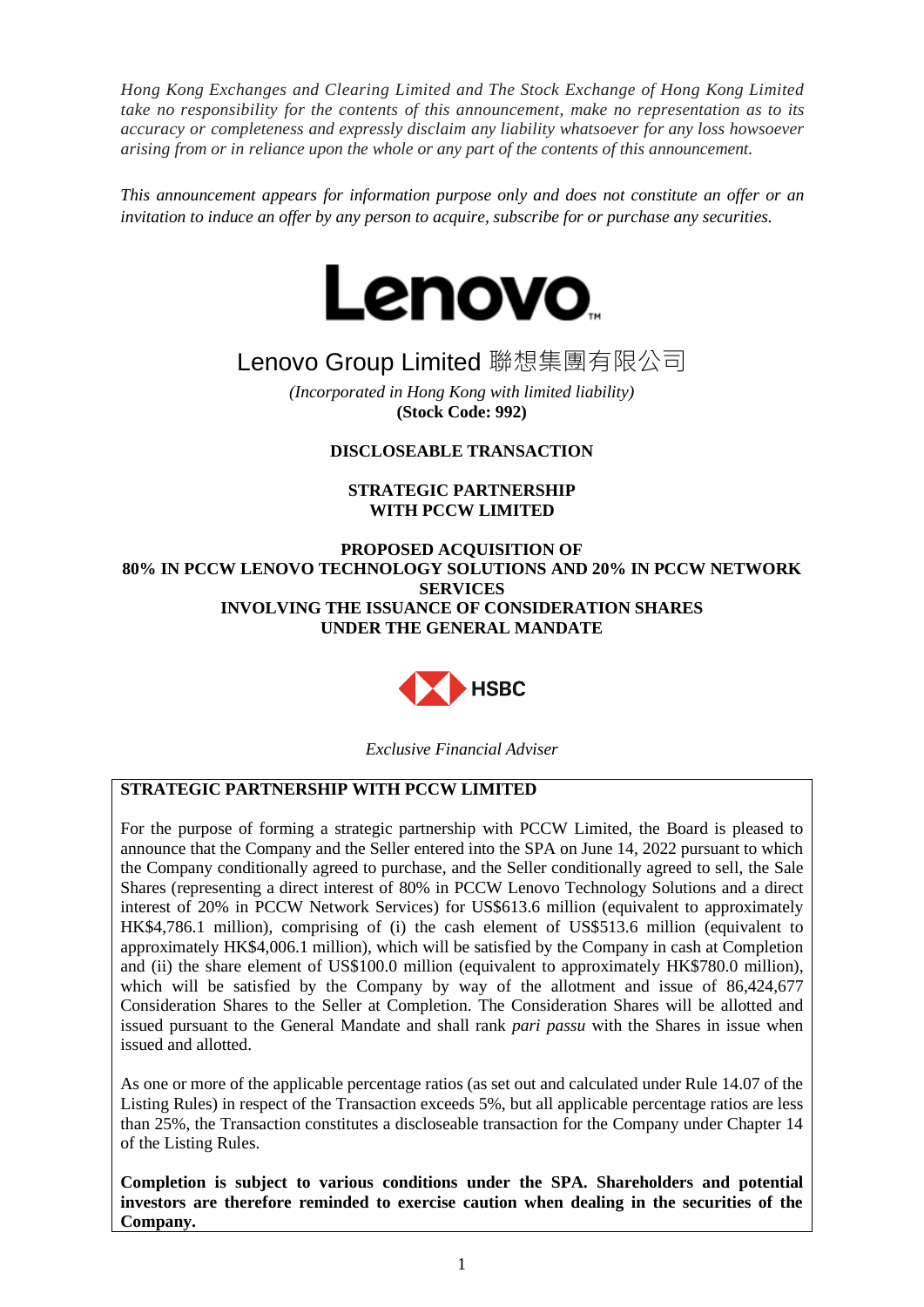## **1. INTRODUCTION**

For the purpose of forming a strategic partnership with PCCW Limited, the Board is pleased to announce that the Company and the Seller entered into the SPA on June 14, 2022 pursuant to which the Company conditionally agreed to purchase, and the Seller conditionally agreed to sell, the Sale Shares (representing a direct interest of 80% in PCCW Lenovo Technology Solutions and a direct interest of 20% in PCCW Network Services).

#### **2. SPA**

The principal terms of the SPA are set out below:-

#### **Date**

June 14, 2022

## **Parties**

- (1) the Seller as the seller
- (2) the Company as the purchaser

To the best of the Directors' knowledge, information and belief, having made all reasonable enquiries, the Seller and its ultimate beneficial owners are third parties independent of the Company and connected persons of the Company as at the date of this announcement.

#### **Transaction Overview**

The SPA provides that the Company has agreed to purchase, and the Seller has agreed to sell the Sale Shares, which consists of:

- (1) the PCCW Lenovo Technology Solutions Sale Shares, representing a direct interest of 80% in PCCW Lenovo Technology Solutions; and
- (2) the PCCW Network Services Sale Shares, representing a direct interest of 20% in PCCW Network Services.

As at the date of this announcement, both PCCW Lenovo Technology Solutions and PCCW Network Services are 100% owned (directly and indirectly) by the Seller with PCCW Lenovo Technology Solutions owned as to 80% by the Seller and 20% by PCCW Network Services, which in turn is owned as to 100% by the Seller.

At Completion, the Company will hold 80% interest in PCCW Lenovo Technology Solutions and 20% interest in PCCW Network Services (which in turn holds 100% interest in PCCWS and 20% interest in PCCW Lenovo Technology Solutions); PCCW Limited will hold an indirect 80% interest in PCCW Network Services (which in turn holds 100% interest in PCCWS and 20% interest in PCCW Lenovo Technology Solutions) through the Seller. PCCW Lenovo Technology Solutions will become a subsidiary of the Company upon Completion.

Upon Completion, PCCW Lenovo Technology Solutions will principally engage in the provision of digital solutions and managed services primarily serving customers across the Asia Pacific region and PCCWS will principally engage in the provision of solutions and services to public sector customers in Hong Kong.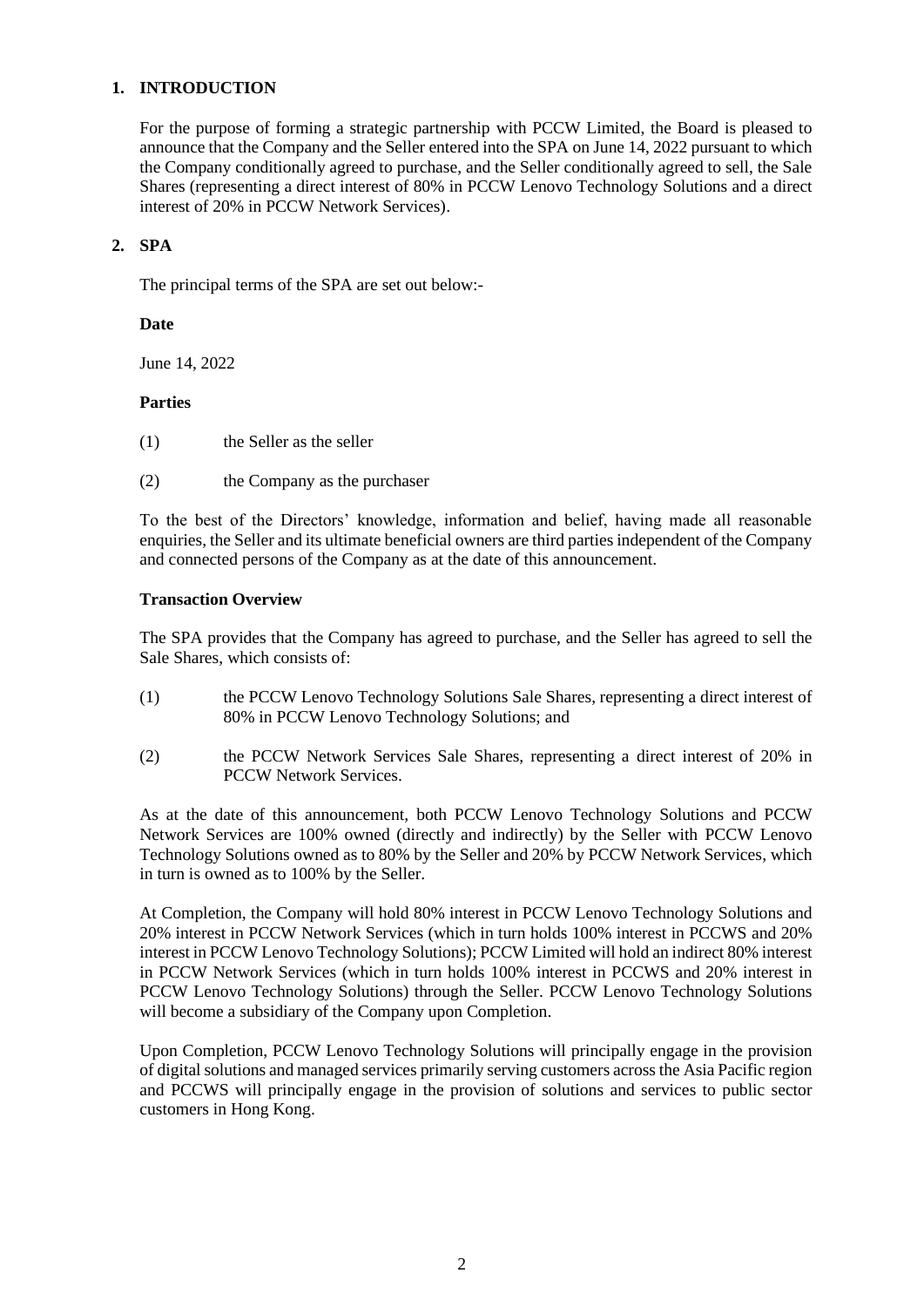#### **Consideration**

The total Consideration is US\$613.6 million (equivalent to approximately HK\$4,786.1 million), comprising of:

- (1) the cash element of US\$513.6 million (equivalent to approximately HK\$4,006.1 million), which will be satisfied by the Company in cash at Completion; and
- (2) the share element of US\$100.0 million (equivalent to approximately HK\$780.0 million), which will be satisfied by the Company by way of the allotment and issue of 86,424,677 Consideration Shares to the Seller at Completion. The Consideration Shares will be allotted and issued pursuant to the General Mandate and shall rank *pari passu* with the Shares in issue when issued and allotted.

The Consideration (including the Issue Price) has been negotiated and determined on an arm's length basis between the parties, and on normal commercial terms, having considered the growth prospects and underlying value of the ITS Business.

The cash portion of the Consideration is expected to be funded by the Company's internal resources.

Assuming there is no other change in the number of Shares in issue of the Company between the date of this announcement and the Completion Date, the Consideration Shares, being 86,424,677 Shares, represent approximately 0.72% of the total number of Shares in issue of the Company as at the date of this announcement and approximately 0.71% of the total number of Shares in issue of the Company immediately after Completion.

The Consideration Shares will be allotted and issued under the General Mandate granted by the Shareholders pursuant to the ordinary resolution passed at the annual general meeting of the Company held on July 20, 2021 (as may be renewed or refreshed from time to time) and will rank *pari passu* with the Shares in issue when issued and allotted.

The Seller has undertaken not to sell the Consideration Shares within 6 months from the Completion Date without the prior written consent from the Company, subject to exceptions including hedging arrangements.

The obligations of the Company to issue the Consideration Shares under the SPA shall be subject to the Stock Exchange granting the listing of and permission to deal in the relevant Consideration Shares. An application will be made to the Stock Exchange for the listing of, and permission to deal in, the Consideration Shares. In the event that the listing of, and permission to deal in the relevant Consideration Shares could not be obtained, the Company will settle the corresponding portion of the Consideration, which amounts to US\$100.0 million, by way of cash at Completion.

#### **Conditions Precedent and Completion**

Completion is conditional upon certain conditions precedent having been fulfilled or waived, which include, among others, (i) the completion of certain reorganization according to the SPA; and (ii) the entering into of shareholders' agreement for each of PCCW Lenovo Technology Solutions and PCCW Network Services and agreements relating to certain transitional services, and guaranteed revenue amounts between certain subsidiaries of PCCW Limited and PCCW Lenovo Technology Solutions relating to such amounts to be received by PCCW Lenovo Technology Solutions.

Completion will take place on the fifth business day following the day the conditions under the SPA have been satisfied or waived and shall take place no later than October 31, 2022. The Company and the Seller may agree mutually to extend such long stop date by no more than 2 months.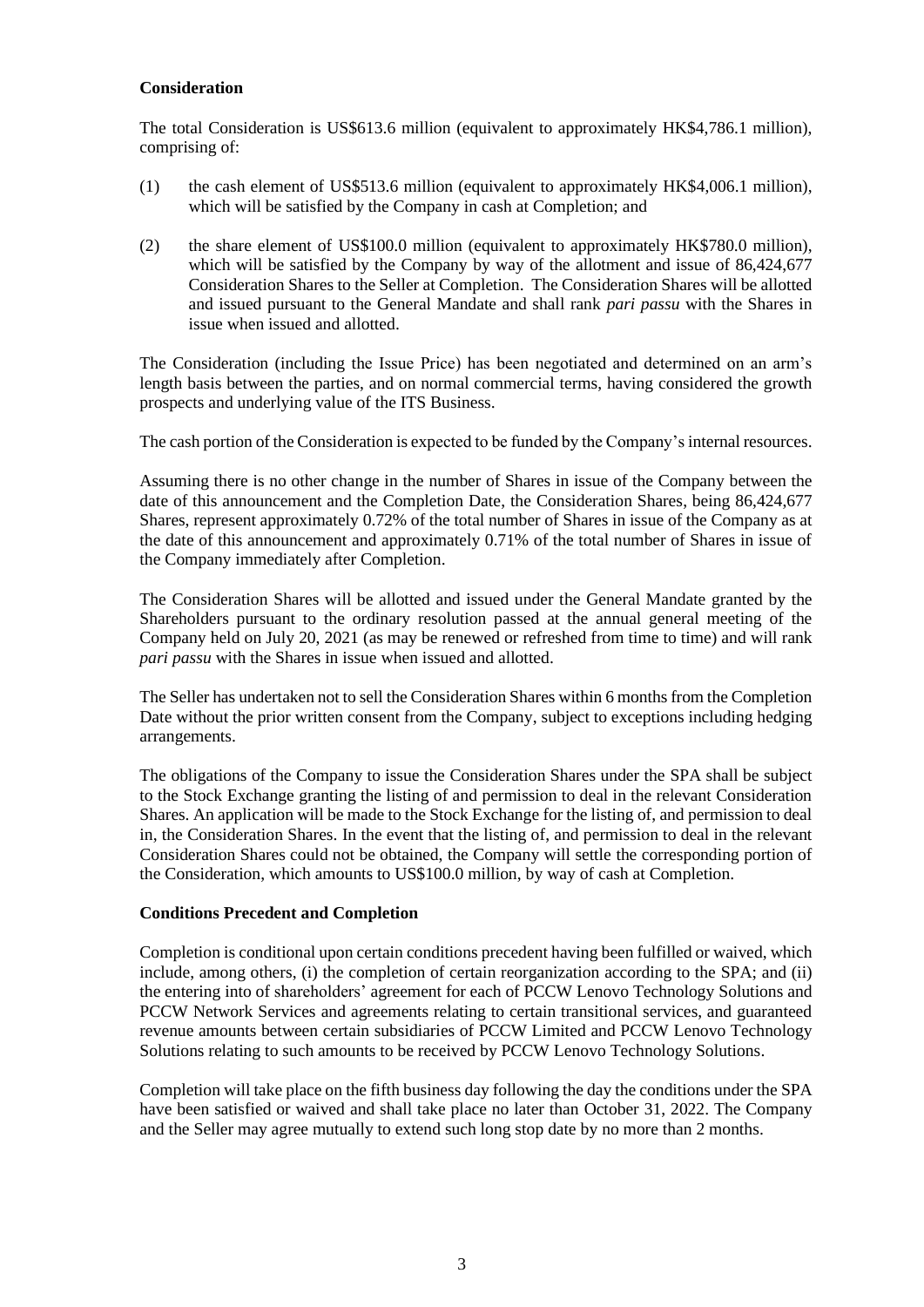## **3. PRO FORMA FINANCIAL INFORMATION ON PCCW LENOVO TECHNOLOGY SOLUTIONS AND PCCW NETWORK SERVICES**

The following table sets out the unaudited pro forma financials of PCCW Lenovo Technology Solutions and the PCCW Network Services prepared based on (i) the economic interests and benefits to be owned by PCCW Lenovo Technology Solutions upon completion of certain reorganization according to the SPA; (ii) the unaudited pro forma management accounts of PCCW Network Services prepared in accordance with Hong Kong Financial Reporting Standards, for the two years ended December 31, 2020 and December 31, 2021, respectively:-

|                                                      |                     | For the year ended For the year ended<br>December 31, 2020 December 31, 2021 |
|------------------------------------------------------|---------------------|------------------------------------------------------------------------------|
|                                                      | <b>US\$ million</b> | <b>US\$</b> million                                                          |
| <b>PCCW Lenovo Technology Solutions</b>              |                     |                                                                              |
| Net profit (before taxation and extraordinary items) | 6.3                 | 24.0                                                                         |
| Net profit (after taxation and extraordinary items)  | 6.3                 | 24.3                                                                         |
| <b>PCCW Network Services</b>                         |                     |                                                                              |
| Net profit (before taxation and extraordinary items) | 18.3                | 24.6                                                                         |
| Net profit (after taxation and extraordinary items)  | 40.8                | 15.8                                                                         |

For the year ended December 31, 2020, PCCW Network Services generated significantly higher net profit (after taxation and extraordinary items) compared to net profit (before taxation and extraordinary items) due to deferred tax arising primarily from tax losses.

Based on the unaudited pro forma management accounts of the PCCW Lenovo Technology Solutions and PCCW Network Services as of December 31, 2021, the pro forma consolidated net asset value of PCCW Lenovo Technology Solutions and PCCW Network Services assuming completion of certain reorganization according to the SPA was US\$337.6 million (equivalent to approximately HK\$2,633.0 million) and US\$270.2 million (equivalent to approximately HK\$2,107.6 million), respectively.

As at the Completion Date, PCCW Network Services will not have other material assets or liabilities other than the 20% equity interests in PCCW Lenovo Technology Solutions and 100% equity interests in PCCWS.

# **4. REASONS FOR AND BENEFITS OF THE TRANSACTION**

The ITS Business is a leading IT services provider in Asia Pacific with over 20 years of proven track record. In addition to a market leading brand, the ITS Business will bring to the strategic partnership its strong capabilities in systems integration and application development and a highly skilled talent pool. As part of the Transaction, the Company will acquire control of PCCW Lenovo Technology Solutions, which will focus on expanding its business of serving primarily customers in the Asia Pacific region.

The Transaction allows the Company to expand its IT services capabilities, its suite of service offerings as well as the geographic and vertical coverage of customers and partners. As a result, the Company will be able to accelerate its growth in the services business and capture opportunities under the megatrend of digital transformation through leveraging the track record of successful delivery of the ITS Business and the Company's existing go-to-market strategies and solutions development capabilities, as well as the Company's strong customer relationships across the globe. The expansion into the IT services business is strategically important for the Company's development in the long run and will provide further diversification to the Company's businesses.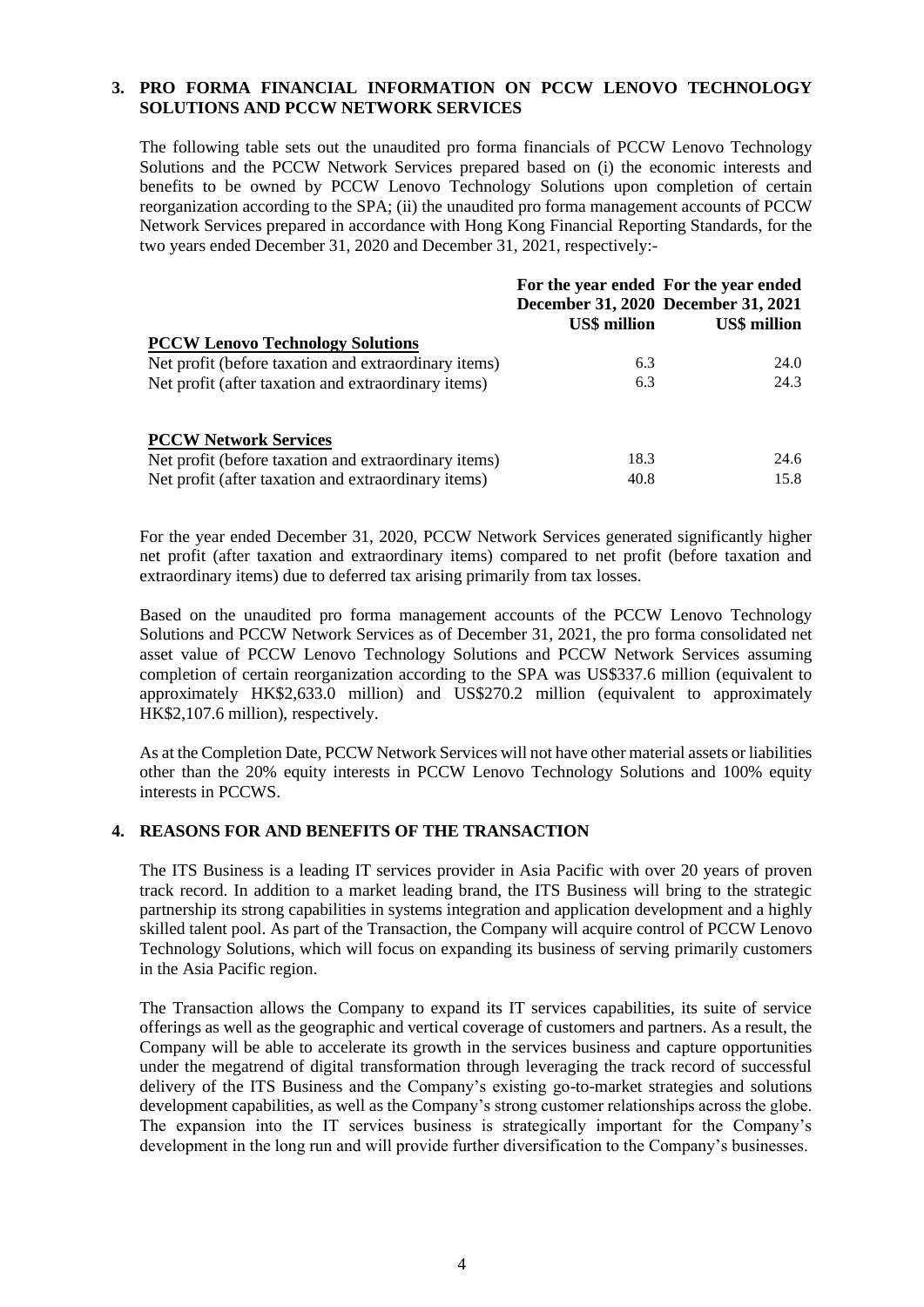The partnership will allow the Company to further tap into the IT solutions industry through optimizing resources by leveraging on the combined strengths of the Company and PCCW Limited. Furthermore, we will be able to derive synergies and offer one-stop IT solutions to customers through the integration of services, devices and digital infrastructure provided by the combined resources and experiences of the Company and PCCW Limited.

The Directors consider that the terms of the SPA are fair and reasonable and in the interests of the Company and the Shareholders as a whole.

## **5. IMPLICATIONS UNDER THE LISTING RULES**

As one or more of the applicable percentage ratios (as set out and calculated under Rule 14.07 of the Listing Rules) in respect of the Transaction exceeds 5%, but all applicable percentage ratios are less than 25%, the Transaction constitutes a discloseable transaction of the Company under Chapter 14 of the Listing Rules.

# **6. INFORMATION RELATING TO THE PARTIES OF THE TRANSACTION**

## **The Company**

The Company is a limited liability company incorporated in Hong Kong and its shares have been listed on the Stock Exchange since 1994. The Company and its subsidiaries are principally engaged in three business segments, namely Intelligent Devices Group – focused on various Smart Devices and IoT; Infrastructure Solutions Group – focused on Smart Infrastructure; and Solutions and Services Group – focused on Smart Verticals & Services, and with operations in over 60 countries, selling its products and services in around 180 countries.

## **The Seller**

The Seller is a limited liability company incorporated in the Cayman Islands, and is an indirect wholly-owned subsidiary of PCCW Limited and is an investment holding company, directly and indirectly, holding the entities engaged in the ITS Business.

## **PCCW Lenovo Technology Solutions**

PCCW Lenovo Technology Solutions is a limited liability company incorporated in British Virgin Islands, and is owned as to 80% by the Seller and 20% by PCCW Network Services. PCCW Lenovo Technology Solutions was formed to acquire and hold the PCCW Lenovo Technology Solutions Business.

## **PCCW Network Services**

PCCW Network Services is a limited liability company incorporated in British Virgin Islands, and is a direct wholly-owned subsidiary of the Seller. As at the date of this announcement, PCCWS is a direct wholly-owned subsidiary of PCCW Network Services.

**Shareholders and potential investors should note that Completion is subject to various conditions under the SPA. The SPA and the transactions contemplated thereunder may or may not proceed to Completion. Shareholders and potential investors are therefore reminded to exercise caution when dealing in the securities of the Company.**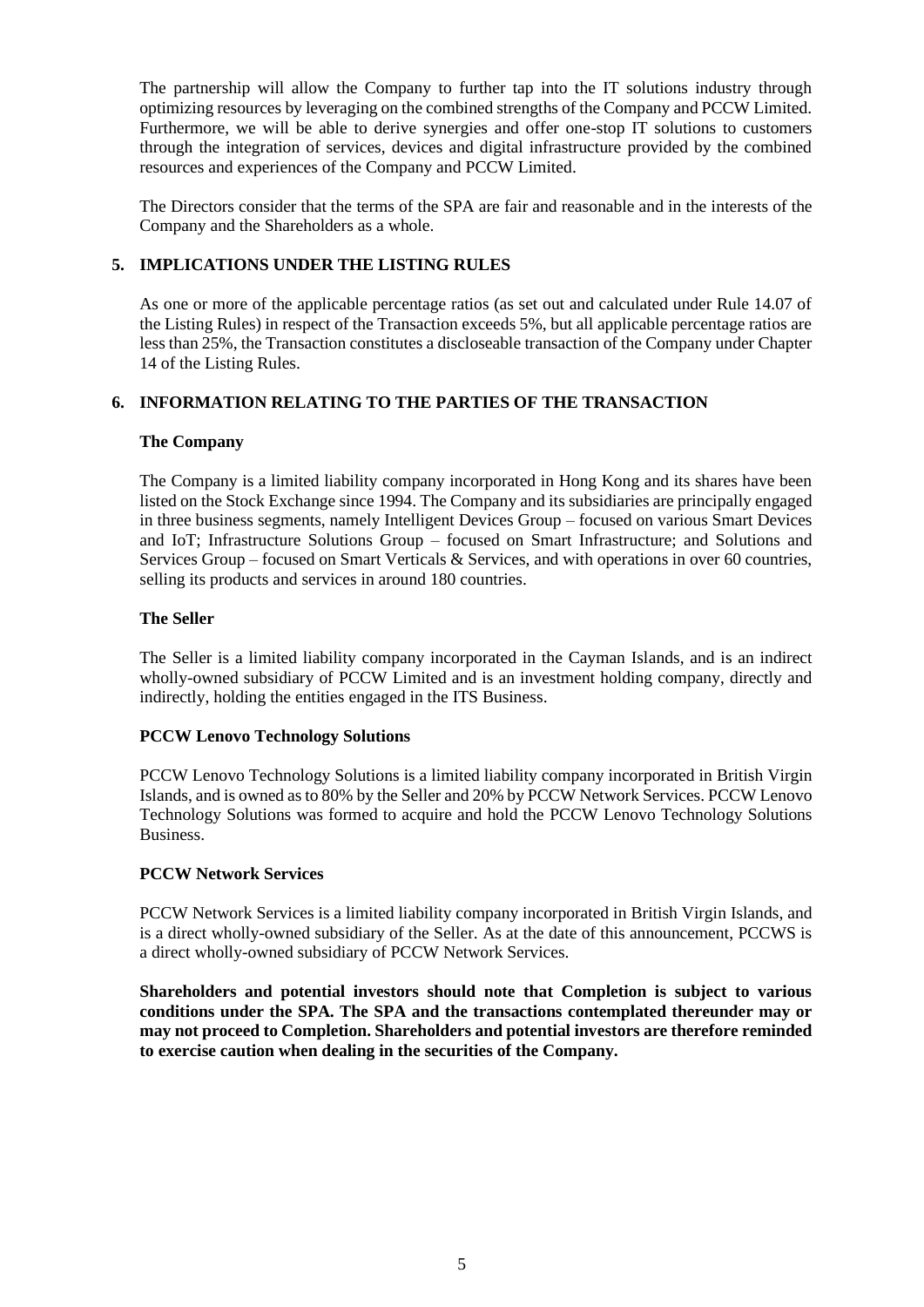# **7. DEFINITIONS**

In this announcement, unless the context requires otherwise, the following terms have the meanings as set out below:

| "Board"                                | the board of Directors of the Company                                                                                                                                                                                                                                                                                                                                                        |
|----------------------------------------|----------------------------------------------------------------------------------------------------------------------------------------------------------------------------------------------------------------------------------------------------------------------------------------------------------------------------------------------------------------------------------------------|
| "Company"                              | Lenovo Group Limited 聯想集團有限公司, a company<br>incorporated on October 5, 1993 with limited liability under the<br>laws of Hong Kong, the Shares of which are listed on the Main<br>Board of the Stock Exchange                                                                                                                                                                                 |
| "Completion"                           | completion of the sale and purchase of the PCCW Lenovo<br>Technology Solutions Sale Shares and PCCW Network<br><b>Services Sale Shares</b>                                                                                                                                                                                                                                                   |
| "Completion Date"                      | the date on which Completion occurs in accordance with the<br><b>SPA</b>                                                                                                                                                                                                                                                                                                                     |
| "connected person(s)"                  | has the meaning ascribed to it under the Listing Rules                                                                                                                                                                                                                                                                                                                                       |
| "Consideration"                        | has the meaning given to it in the paragraph headed<br>"Consideration" in this announcement                                                                                                                                                                                                                                                                                                  |
| "Consideration Shares"                 | 86,424,677 new Shares to be allotted and issued to the Seller at<br>the Issue Price at Completion                                                                                                                                                                                                                                                                                            |
| "Directors"                            | the directors of the Company                                                                                                                                                                                                                                                                                                                                                                 |
| "General Mandate"                      | the general mandate granted by the Shareholders pursuant to an<br>ordinary resolution passed at the annual general meeting of the<br>Company held on July 20, 2021 (as may be renewed or<br>refreshed from time to time) for the Directors to exercise all the<br>powers to the Company to allot and issue up to 20% of the total<br>number of Shares on the date of passing such resolution |
| "Hong Kong"                            | the Hong Kong Special Administrative Region of the People's<br>Republic of China                                                                                                                                                                                                                                                                                                             |
| "ITS Business"                         | comprising the provision of information<br>the business<br>technology solutions services, including but not limited to, the<br>provision of digital and managed services (DMS), technical<br>services (TS) and business process outsourcing (BPO) services<br>carried on as at the date of the SPA by certain subsidiaries of<br>PCCW Limited, including PCCWS                               |
| "Issue Price"                          | HK\$ 9.025 per Share                                                                                                                                                                                                                                                                                                                                                                         |
| "Listing Rules"                        | the Rules Governing the Listing of Securities on The Stock<br>Exchange of Hong Kong Limited                                                                                                                                                                                                                                                                                                  |
| "PCCW Lenovo Technology"<br>Solutions" | Digital Era Enterprises Limited, a company incorporated in the<br>British Virgin Islands, which will be renamed to PCCW Lenovo<br>Technology Solutions Limited on or prior to Completion                                                                                                                                                                                                     |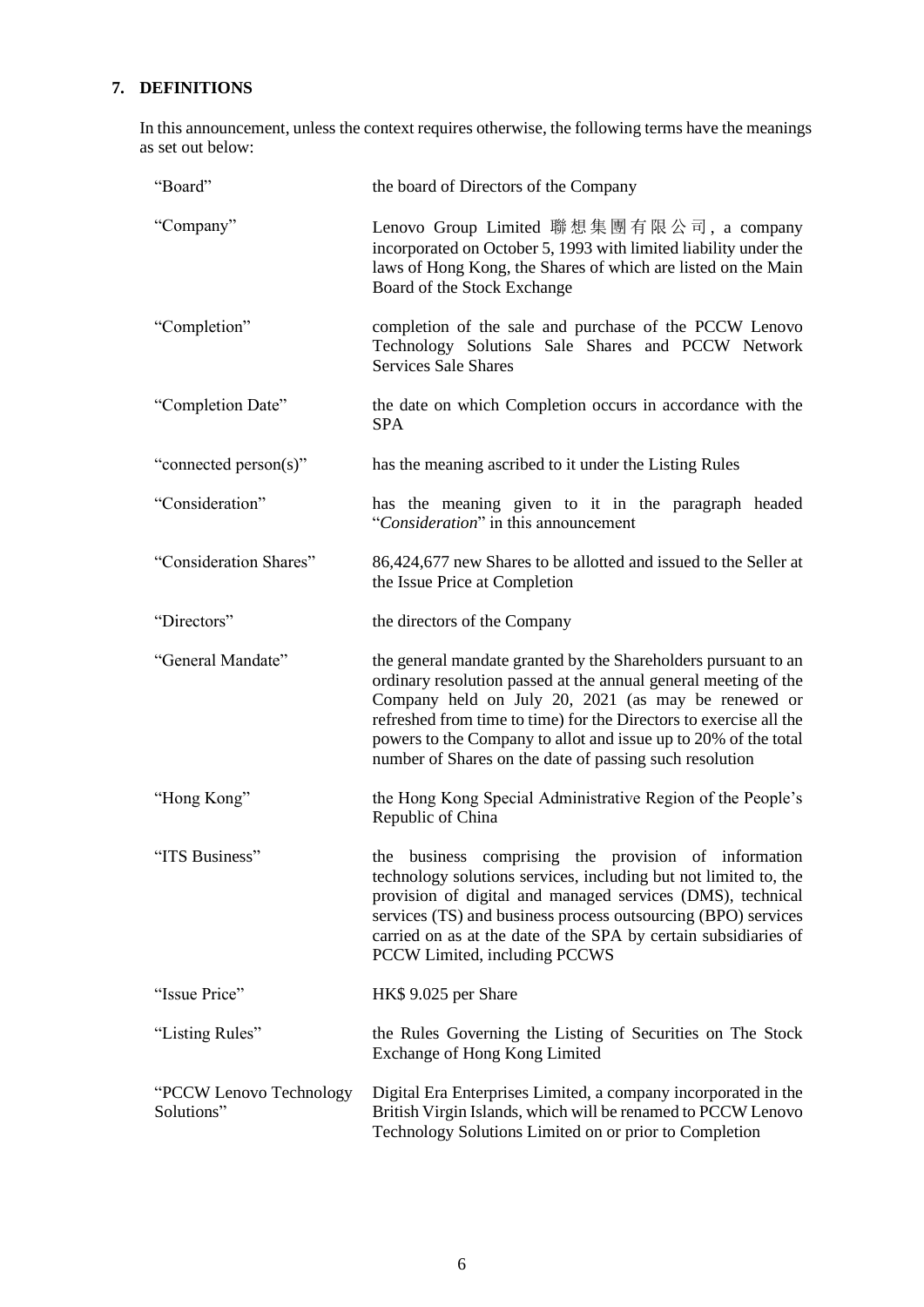| "PCCW Lenovo Technology<br><b>Solutions Business"</b> | the provision of digital solutions and managed services<br>primarily serving customers in the Asia Pacific region to be<br>undertaken by PCCW Lenovo Technology Solutions and its<br>subsidiaries                                                                                                                                |
|-------------------------------------------------------|----------------------------------------------------------------------------------------------------------------------------------------------------------------------------------------------------------------------------------------------------------------------------------------------------------------------------------|
| "PCCW Lenovo Technology<br>Solutions Sale Shares"     | 8 issued ordinary shares in the capital of PCCW Lenovo<br>Technology Solutions, representing an 80% interest in PCCW<br>Lenovo Technology Solutions                                                                                                                                                                              |
| "PCCW Limited"                                        | PCCW Limited 電訊盈科有限公司, a company incorporated<br>in Hong Kong with limited liability, the shares of which are<br>listed on the Main Board of the Stock Exchange (stock code:<br>0008) and traded in the form of American Depositary Receipts<br>on the OTC Markets Group Inc. in the United States of America<br>(ticker: PCCWY) |
| "PCCW Network Services"                               | PCCW Network Services Limited 電訊盈科網絡服務有限公<br>$\overline{H}$ , a company incorporated in the British Virgin Islands, the<br>principal business of which is investment holding                                                                                                                                                     |
| "PCCW Network Services<br>Sale Shares"                | 2 issued ordinary shares in the capital of PCCW Network<br>Services, representing a 20% interest in PCCW Network<br><b>Services</b>                                                                                                                                                                                              |
| "PCCWS"                                               | PCCW Solutions Limited 電訊盈科企業方案有限公司, a<br>company incorporated in Hong Kong, and the principal<br>business of which is the provision of solutions and services to<br>public sector customers in Hong Kong                                                                                                                        |
| "Sale Shares"                                         | the PCCW Network Services Sale Shares and the PCCW<br>Lenovo Technology Solutions Sale Shares                                                                                                                                                                                                                                    |
| "Seller"                                              | PCCW Solutions Holdings Limited, a company incorporated in<br>the Cayman Islands                                                                                                                                                                                                                                                 |
| "Share(s)"                                            | ordinary share(s) of the Company                                                                                                                                                                                                                                                                                                 |
| "Shareholders"                                        | shareholders of the Company                                                                                                                                                                                                                                                                                                      |
| "SPA"                                                 | the sale and purchase agreement with respect to the PCCW<br>Lenovo Technology Solutions Sale Shares and PCCW Network<br>Services Sale Shares dated June 14, 2022 between the Company<br>and Seller                                                                                                                               |
| "Stock Exchange"                                      | The Stock Exchange of Hong Kong Limited                                                                                                                                                                                                                                                                                          |
| "Transaction"                                         | the transactions contemplated under the SPA                                                                                                                                                                                                                                                                                      |
| "HK\$"                                                | Hong Kong Dollar, the lawful currency of Hong Kong                                                                                                                                                                                                                                                                               |
| "US\$"                                                | United States Dollar, the lawful currency of the United States<br>of America                                                                                                                                                                                                                                                     |
| $\%$                                                  | per cent                                                                                                                                                                                                                                                                                                                         |